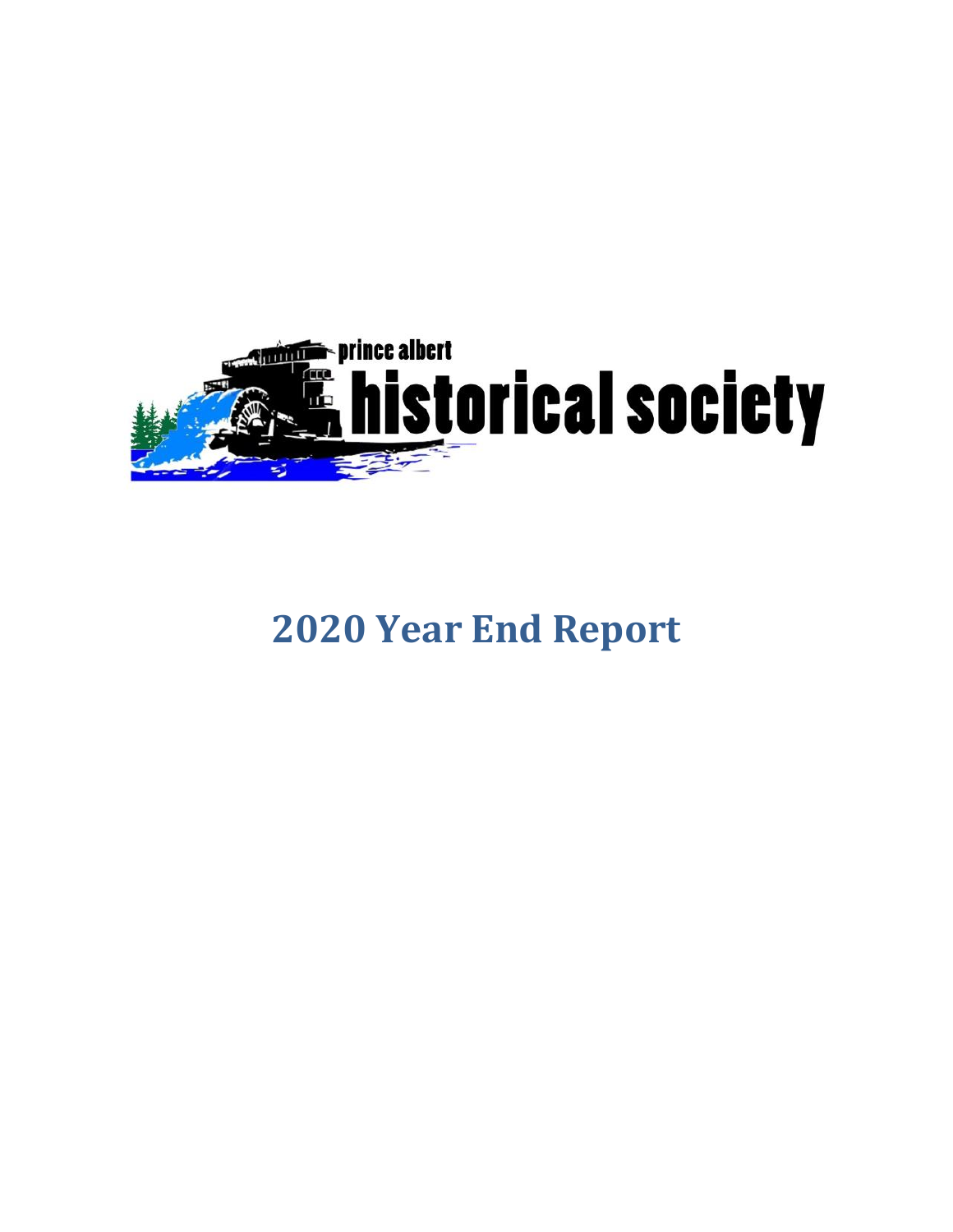## **PAHS Purpose:**

To preserve and promote the heritage of Prince Albert and area for residents, visitors, and researchers to understand the past and inform the future

Thank you to our funders:





Dr. C.H. & Lenore Andrews **Philip E. West** 

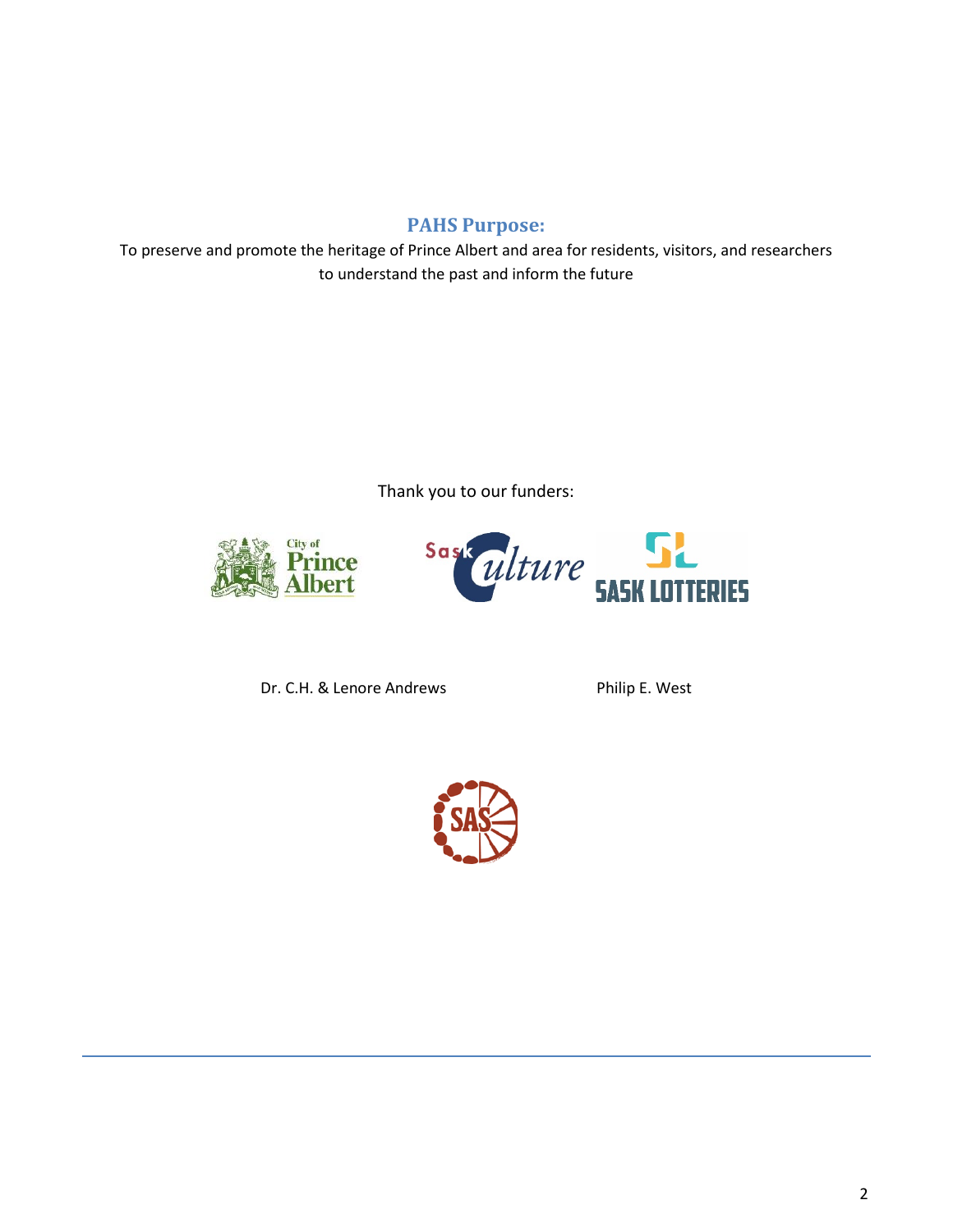# President's Message

What a tumultuous year! Bizarre might be the best word to describe it. And yet, we came through it successfully.

The Prince Albert Historical Society began the year 2020 in a period of stability. We were, as we entered the year, in a strong financial position. Our Curator, Michelle Taylor, and our Office Administrator, Darlene Otet, were both continuing in their respective roles, and after altering the Museum Assistant position to that of a Museum Educator, we were able to retain Spencer Borotsik.

Change was continuing both in the areas of programming and renovations. Michelle travelled to Ottawa to accept an award from the Governor General on behalf of the Society. Fundraising plans were in place, which would allow us to proceed with the reconstruction of the Nisbet Church and the Blockhouse.

Then the pandemic arrived. March had come in like a lamb, but was definitely going to go out like a lion. The Province and the City implemented strict protocols which limited access to public facilities. Plans for several fundraisers, including a garage sale and A Night at the Museum, had to be postponed. A reprise of the previous year's successful historic homes tour had to be put on hold, while the plans for a garden tour were put into abeyance. All summer activities, from museum openings to walking tours, remained questionable.

Even though it appeared that the year would be a disaster, staff and volunteers were not willing to succumb to the COVID-19. For them, it became a challenge, something to be overcome through creativity.

The Historical Museum might have been closed to volunteers and visitors. What a great time to have the electricians come in and finish some over-due electrical work. Some of the new display units could be designed and created by Handy Hank.

The Board of Directors, in consultation with the Curator, approached the City and the Province to allow for expanded access to museums, implementing protocols that met the necessary public health requirements. Again, innovative approaches were required, but these approaches meant that we could provide virtual programming to a greater extent. We now not only have a website and Facebook page, but we have Instagram and YouTube. Our capability to provide programming has increased immensely.

With fewer demands over the summer, the staff and board members were able to spend time reviewing and updating our strategic plan.

Our cooperation with the City resulted in the placement of Indigenous signage on the riverbank, and once again, the Historical Society was asked to participate in the Multicultural Council's Canada Day Events.

In September, after the very limited summer season, we said goodbye to Spencer. Within weeks, we had hired his replacement. Joanna Wreakes began work in late September, virtually, from Toronto and was physically in place here in Prince Albert on October  $5<sup>th</sup>$ . Our staff complement is as strong as ever as we leave 2020 behind.

Financially, the Historical Society is in a strong position. Due to the efforts of our Curator and Office Administrator, as well as the Board, we are less reliant on the City for our funding. The necessary finances and plans are in place to reconstruct the Blockhouse in the summer of 2021. As a result of obtaining matching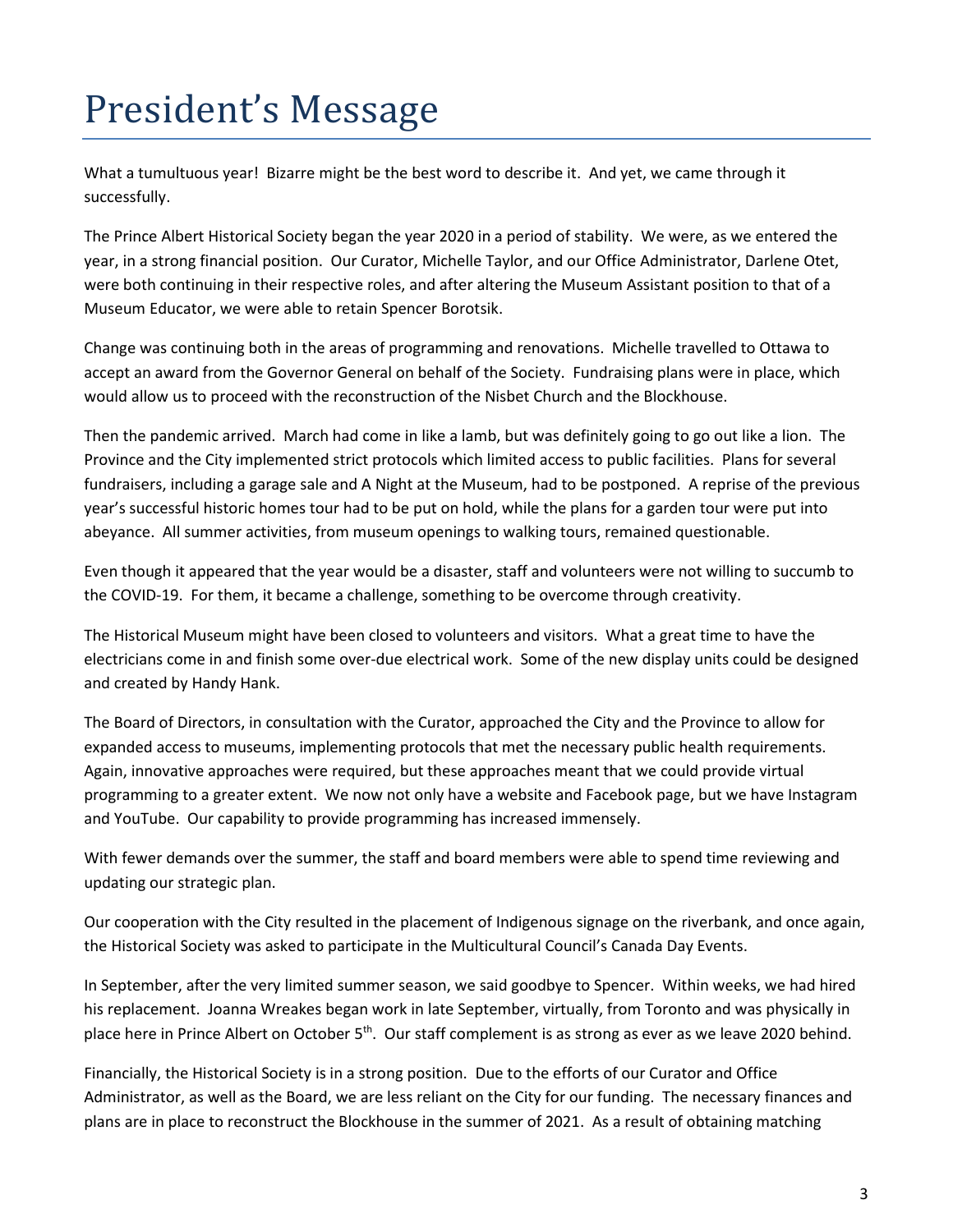grants, the Andrews' bequest, which has paid for much of the necessary renovations to the Historical Museum, remains only partly spent.

Although 2020 was a difficult year, the Society is much stronger as a result of its challenges. We are indeed fortunate to have such a dedicated and creative staff, and such active and loyal volunteers.

Fred Payton

# Curator's Message

2020 has been an interesting year! Thank you for working with us and being patient as we all move forward to figure things out during the Covid restrictions. The Society and its museums have been the break people have needed while life has been stressful. I am very lucky to have an understanding board and membership to allow me to work flexible hours when everything shut down in March. It allowed me to be at my best while I was in the office.

I appreciate each one of you, the Society's members, for the contributions you have made, or currently make to the development and sustainability of the organization. My job would be completely different if you were not here doing the work you do.

January 2020 seems more than a year ago, we had big plans to fundraise and be in the public eye more, however things did not go as planned. All events that were planned will move into 2021 and 2022 when life has become more settled and we can all get out more.

Even though Historical Society's tend to look backward, we must look forward to continue the growth of the organization and the momentum and visibility we have gained in the City. I expect that 2021 will be a good year for the Historical Society and I cannot wait to see what happens next.

Michelle Jaylor

Michelle Taylor Manager/Curator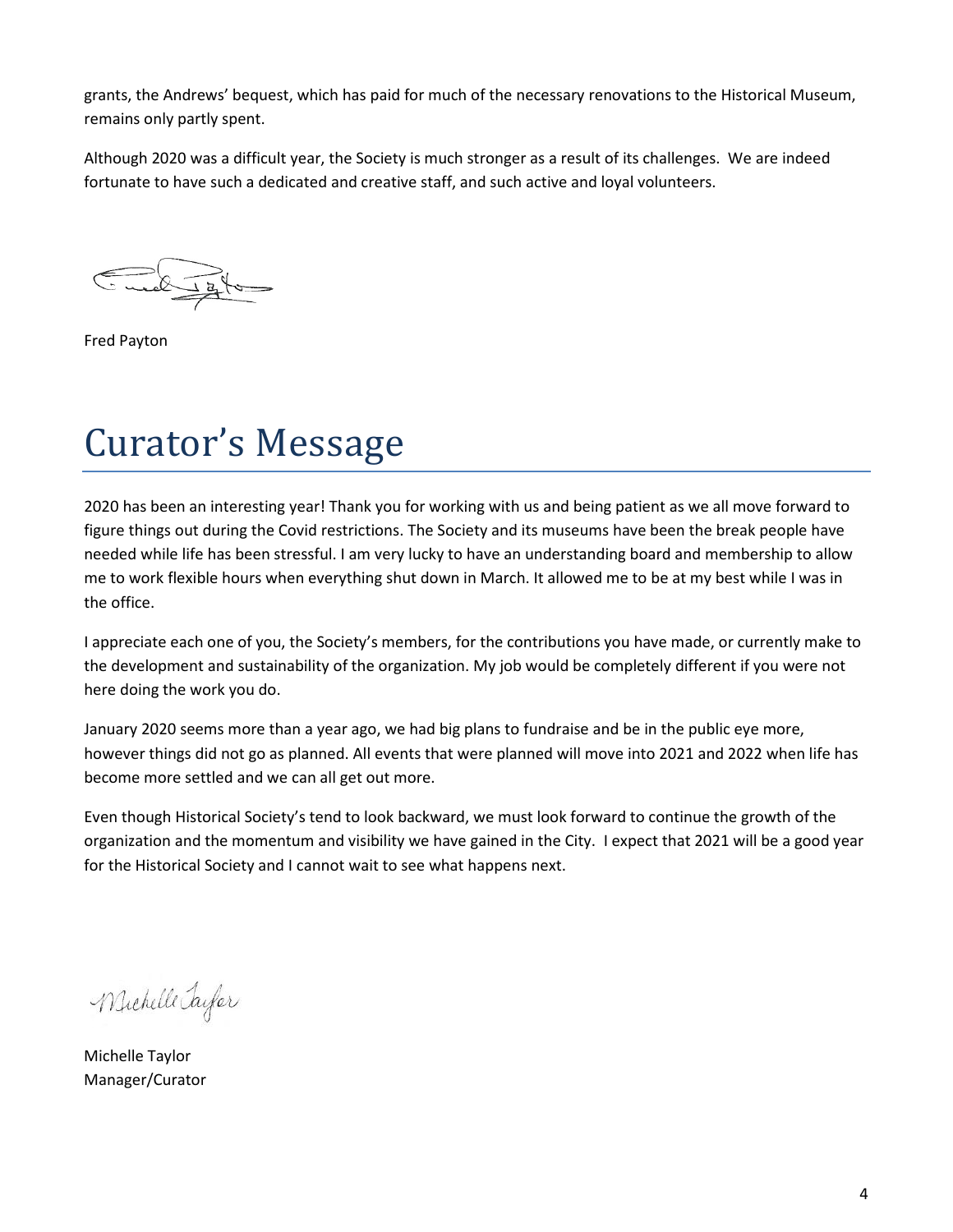## **Board of Directors** *Current*

President- Fred Payton 1<sup>st</sup> Vice President- John Thompson 2nd Vice President- Ken Guedo Treasurer- Todd Robertson Secretary- Mary Brown

Shirley Swain Morley Harrison Lorraine Brassard Nancy Pardoe Morris Yelland Connie Gerwing

## **Staff**

*Manager/Curator*

Michelle Taylor

*Office Administrator* 

Darlene Otet

### *Museum Educator*

Spencer Borotsik (January to August) Joanna Wreakes (September to December)

## *2020 Seasonal Staff*

(r) Returning

Nigel Town (r) Kaitlyn Fossen (r) Taylor Strauss (r) Hayley Remus Zachary Paziuk

Lauren Town Mikaela LeBlanc Kayla Abrametz Shyloh Straychuk-Klimek Cierra Simonot Erin Paulhus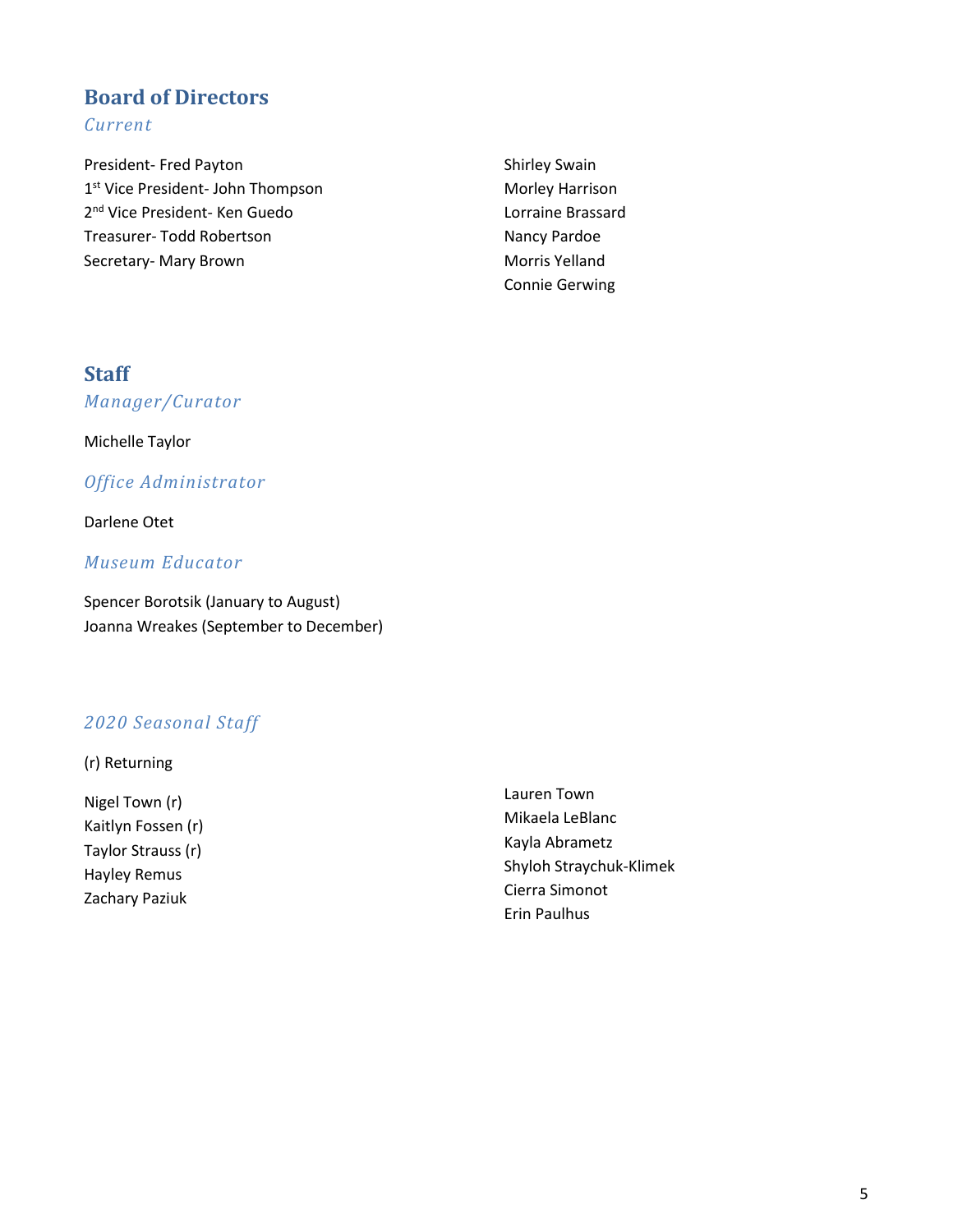## **PAHS Committees**

### *Audit*

John Thompson- Chair Morley Harrison

### *Building*

John Thompson- Chair

### *Collections*

Ken Guedo- Chair Jamie Benson Donna Nutter Shirley Swain

### *Human Resources*

Lorraine Brassard- Chair Fred Payton John Thompson

### *Marketing*

Nancy Pardoe- Chair

### *Nominations*

Les Anderson

## *SK Archaeological Society Rep.*

John Thompson

### *Governance*

John Thompson Morris Yelland

### *Programming*

Connie Gerwing- Chair Morley Harrison Shirley Hamilton Shannon Ruszkowski Fred Payton

### *Membership*

Mary Brown- Chair Les Anderson Doris Lund

### *Fundraising*

Connie Gerwing- Chair Deb Honch John Thompson Mary Brown Fred Payton

#### *Bequest*

Todd Robertson- Chair Ken Guedo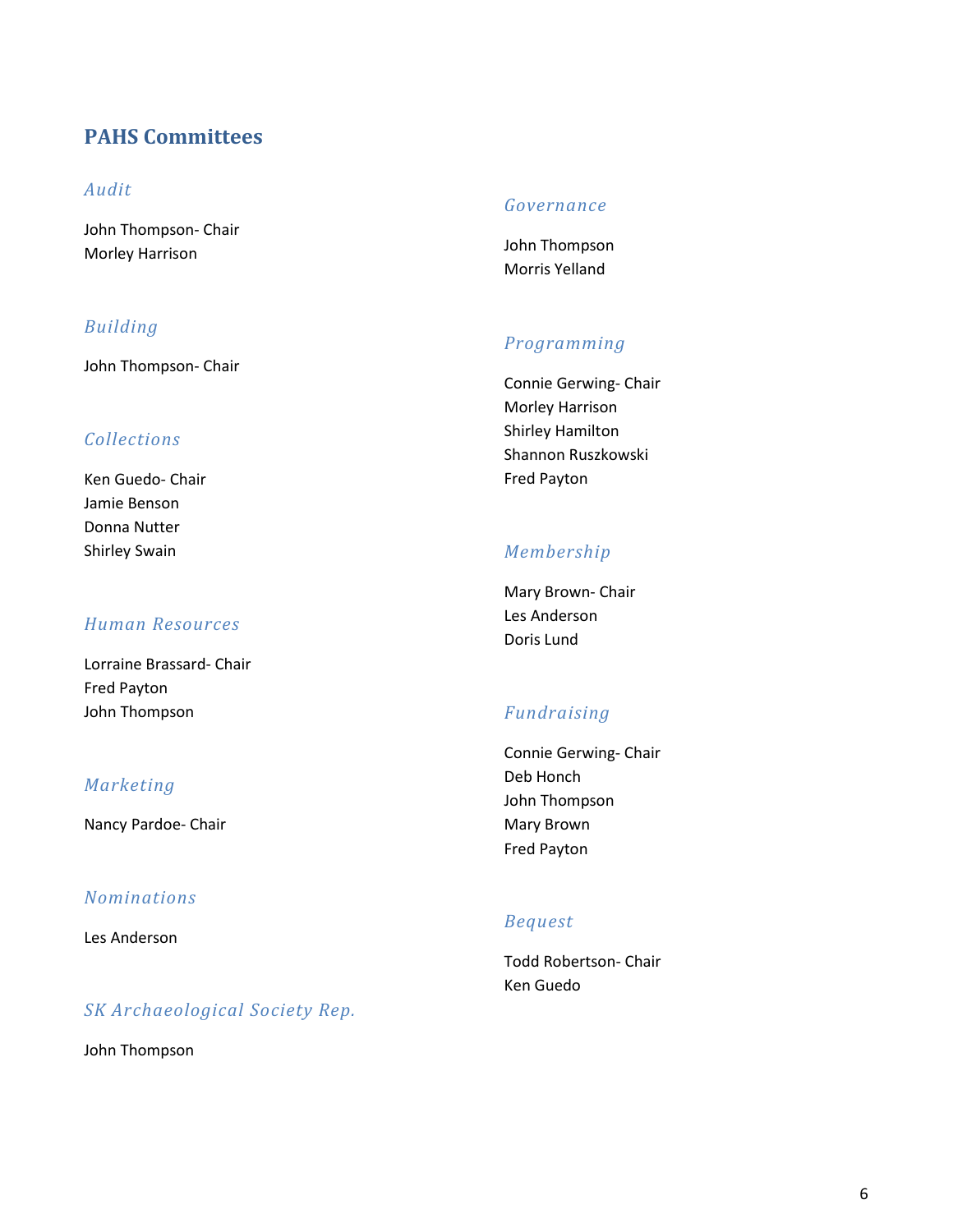# Volunteers

Volunteers are the heart of any organization and the PAHS is no different. 2020 has provided many challenges and they have affected our membership greatly. From March  $17<sup>th</sup>$  to mid May the museums were closed to the volunteers due to worries about the Covid-19 pandemic. During this time only board members were allowed access for short periods of time. The hiatus proved to be a real challenge for all of us- still eight months later we have not seen the complete return of our volunteers. One hopes 2021 brings a return to normalcy!

Because of all the Provincial Health restrictions that continue to be in place, we have been unable to have our regular events; the Crocus Tea being the main social event for the membership and is where we usually see the bulk of PAHS membership purchases and renewals. The Society's membership has shrunk because of this year's pandemic restrictions. We have 70 paid members and 9 life members. Of our paid members, there are approximately 10 new supporters of the Society. In September, we lost long time member, former Board president, and museum manager Ron Smith. He passed away at the age of 86 in Regina.

We have also seen a significant drop in the number of volunteers that have helped at the museum; this is of course due to the lack of events and activities held at the museum where many people help for specific functions. However, this has not been accompanied by a drop in volunteer hours. In 2019, there were 50 volunteers who contributed 3,667 hours of service, while in 2020, 31 volunteers provided the Society over 3,300 hours which equals approximately 82 weeks of full time work!

THANK YOU for spending your time at the museum and keeping our organization healthy and vibrant in this year of challenges.

# Committee Reports

## **Personnel**

Submitted by Lorraine Brassard

Due to the Covid-19 shutdown in March, the committee worked with Michelle to allow very flexible working hours. These hours continued until August when childcare facilities reopened.

Spencer Borotsik submitted his resignation and left our employ on September 2, 2020. The personnel committee worked with the Manager/Curator to develop an updated job description and job posting for the Museum Educator position. Joanna Wreakes was hired and started on September 21, 2020. She worked remotely for the first two weeks then started in person on October 5. Joanna comes to us from Edmonton, Alberta and has proven to be a great asset to the museum. An employment contract was signed with Joanna in November.

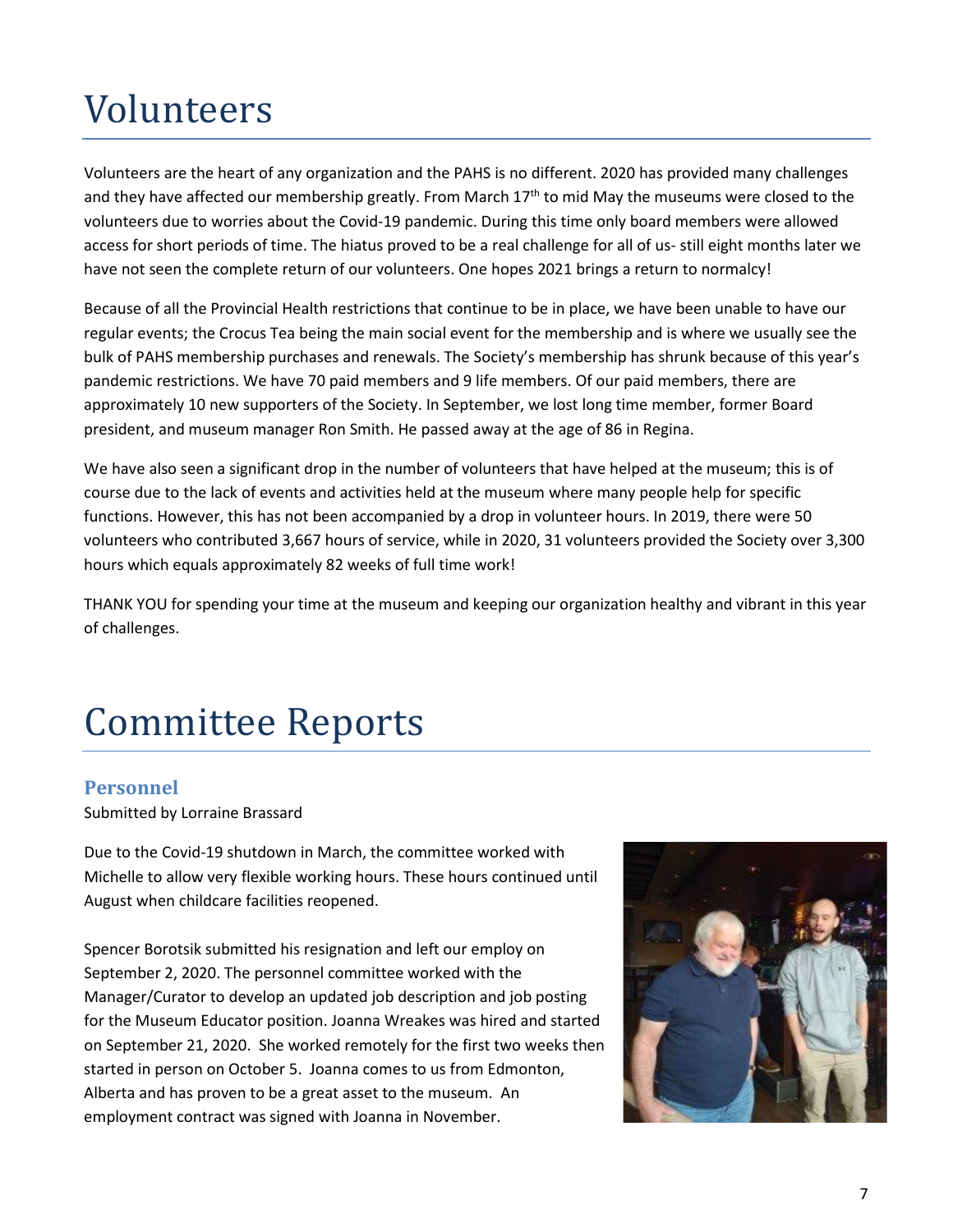During the interview process, it was found that providing benefits would be a decision making factor for potential educators. The committee pursued entering the Chamber of Commerce Benefits plan. The health benefit package was set up for our three employees and the benefits started January 1, 2021.

Michelle because of length of service, who started working for the Society in 2009, has now 4 weeks holiday effective January 1, 2021. For the last 4 years, Michelle has been working 32 hours a week, and effective February 1, 2021 she will now be working 40 hours per week. The Manager/Curator job description and contract were also updated.

## **Building**

Submitted by John Thompson

#### *Blockhouse Update*

The Prince Albert Historical Society (the Society) met with City representatives twice to go over plans and to find out what requirements we had to complete before approval would be granted. In conversations with the city, some items were changed to our advantage.

The removal of the Totem Pole in 2019 meant that the Bandstand would not have to be moved since it would have been at the Society's cost. Also the City's Chief Building Inspector stated that if the plans were changed slightly, moving the Blockhouse to 10 metres (33 feet) from the Nisbet Log Church we would not be required to put any fireproofing in either building to comply with fire building codes. There is adequate space in the buildings location to allow for this. This is a cost saving for us in constructing the building.

The spacing difference means that plans require some redrafting, as well as more detail, including roof truss design, foundation design and general details of the building construction. To save us potential changes in the future the city advised that we submit both building plans for review and approval. All plans will require an Engineer's Approval stamp. When the Society receives the plans from the drafting company, we will submit them to the city with a development permit.

The electrical service to the buildings will be by underground cable; it was decided earlier that solar panel were too expensive and would add to the roof cost due to the extra weight.

Upon the receipt of the engineer approved plans, the Society will inform our building contractor Darryl Sande that he can proceed to have logs harvested to replace the rotten logs that had to be discarded. The logs will be seasoned, (allowed to dry out and be debarked), in preparation for reconstruction in the late summer early fall of 2021.

The Society has made the decision to reconstruct the Blockhouse in 2021 to show progress to the public on our plans. The Society has adequate funds available to complete the Blockhouse, which is the smaller of the two log buildings.

### **Governance**

The governance committee was inactive this year due to the pandemic. Work will continue in 2021 on policy and bylaw review.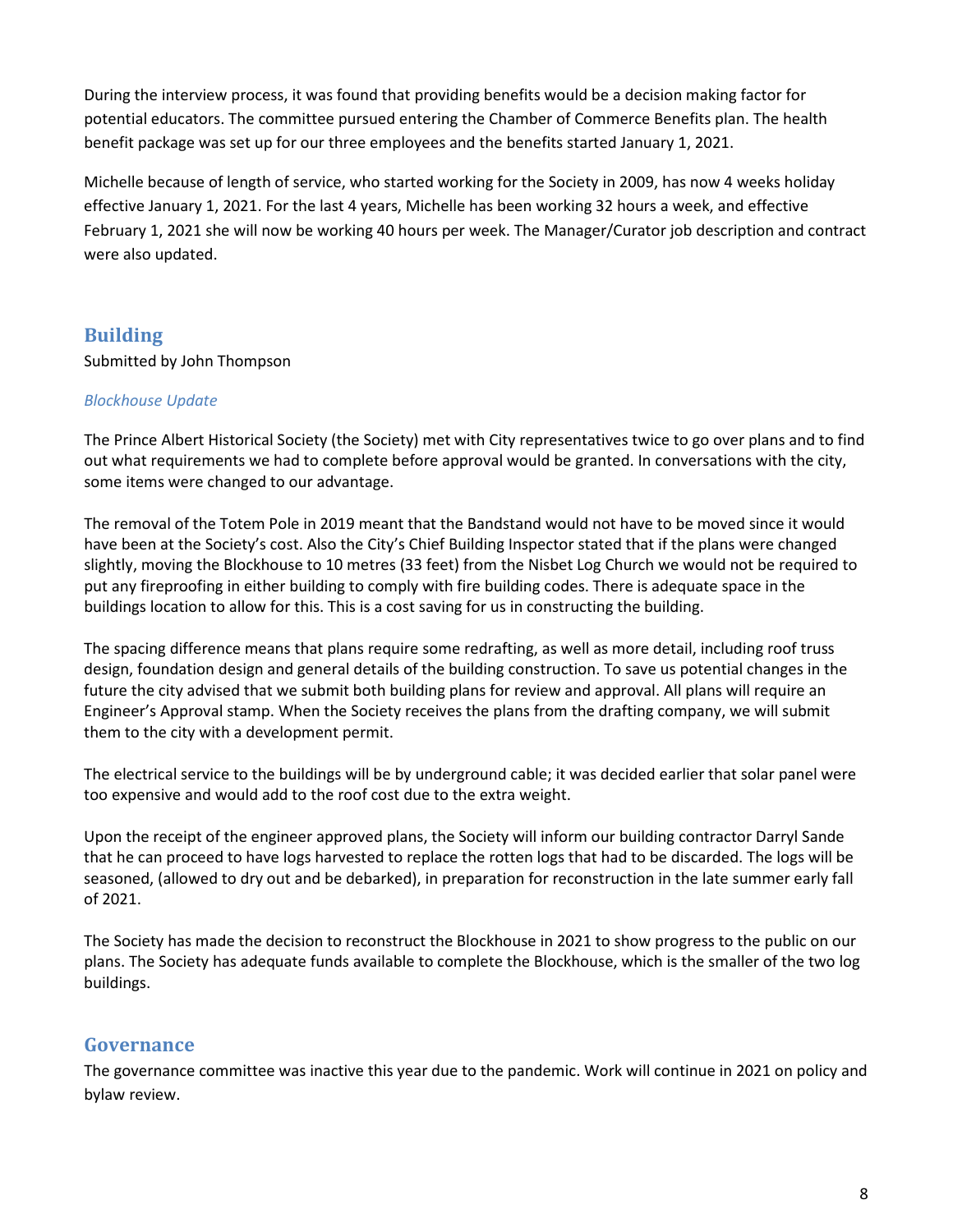## **Marketing**

#### Submitted by Nancy Pardoe

The Marketing Committee saw reduced activity in 2020, due mostly to restrictions and closures as a result of the pandemic. Tourism Prince Albert did not distribute a Visitor Guide this year, so the ads and write-up we would usually contribute were cancelled. Advertising in the Prairies North magazine was also cancelled, due to uncertainty as to when our museums would open.

The marketing committee and manager/curator met with a radio-advertising consultant for the Beach101. We will look into purchasing advertisements for specific projects in 2021.

#### **Marketing initiatives that did proceed in 2020 included:**

- **Magnet Signs:** A portable sign was rented from mid-July to mid-September and placed on Marquis Road east of the Tourism Centre. This sign was updated monthly to advertise our museums opening period and our September opening times.
- **Feather Flags**: Four 10-foot feather flags were designed and created. Three of the flags will be used during the summer opening season, with one flag posted at each of our locations. Each flag has a background picture of the museum or museums at that location. The fourth flag will be used during the off-season to promote our special openings. The flags should help increase our visibility and draw more visitors.
- **Event Banner:** One smaller change was to update our PAHS event banner to reflect our current email address.

## **Programming and Exhibitions**

Submitted by Connie Gerwing

The programming committee began 2020 with a number of projects planned but all of them were seriously affected by the COVID-19 pandemic. Before the shutdown happened, we did open during the school break week in February and worked with the museum educator on a theme of family trees.

We did not set up our planned summer display nor did we open on Remembrance Day. We did put up a Christmas display during the month of December. This consisted of several trees, lights and displays of our collection of ornaments and those of several Historical Society members. The museum educator added some crafts that could be done at home and a story time was scheduled as well.

We worked on a new display for the steamboat collection, which is now near the fire truck. The signs are still in development. We also continued to work on the Connaught Room changes and setting up our Indigenous displays there.

We completed a draft of the Terms of Reference for our committee and changed the name to include exhibits to better reflect what we do on a regular basis. Two committee members took the Museum's Association of



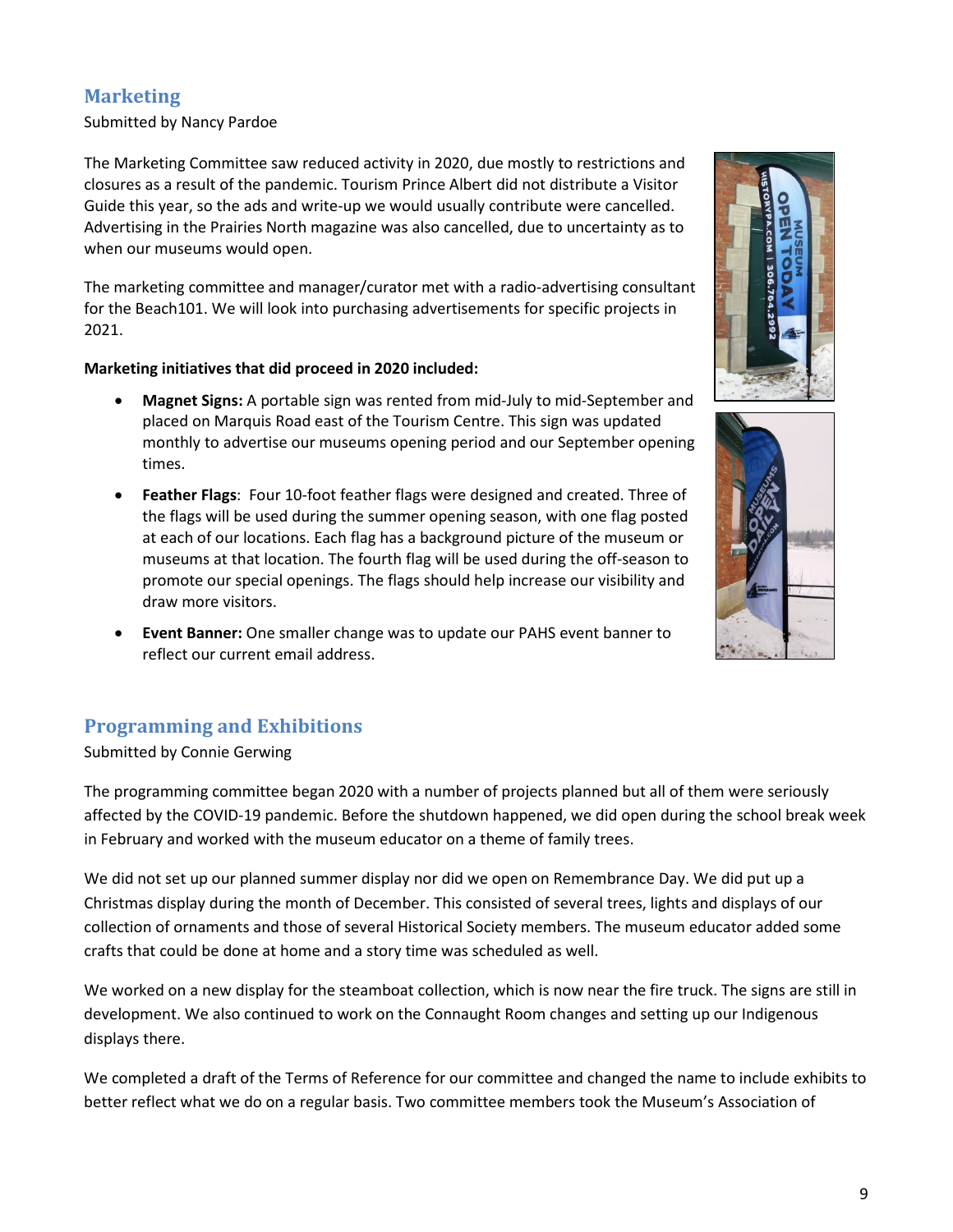Saskatchewan class called Museums and Education, which is part of their Certificate Program in Community Museum Studies.

We are hoping for a better 2021.

### **Fundraising**

Submitted by Connie Gerwing

Fundraising activities were also severely affected by the pandemic. We planned a major event called A Night at the Museum for early April which had to be cancelled. To continue with the success of the historic home tour in 2019, two more were planned for 2020; a garden tour was also being planned for the summer. Unfortunately, these were cancelled but we hope these activities can go ahead in 2021.

We did receive donations of \$9,843.91 most of which were given for the reconstruction of the Church and Blockhouse which should start in summer of 2021. A second garage sale was held in early October with proper Covid procedures in place, including limited visitors and one-way traffic through the facility. The items in this garage sale were the final things that were found during the reorganization process or were items the Society no longer had use for, for example office equipment. This sale raised a total of \$1230.55.

A raffle was held in the fall, Society members donated all the prizes. The winners were drawn in mid-December and \$1385 was raised.

# Saskatchewan Archaeological Society

## *Chapter Representative: John Thompson*

As a chapter of the SAS, the Historical Society is required to have five people who are members of both societies. At this time, the Historical Society has six. If you are interested in finding out more about the SAS please contact John Thompson.

# Building Upgrades/Maintenance

The City of Prince Albert, in agreement with the Historical Society, looks after the care and maintenance of the museum buildings. With the exception of one project, the work described below was completed by the City.

Our buildings received regular maintenance and building checks that were completed by City of Prince Albert maintenance staff and the Society's staff and volunteers. The projects listed here are some of the most noticeable for those not in the museums on a daily basis.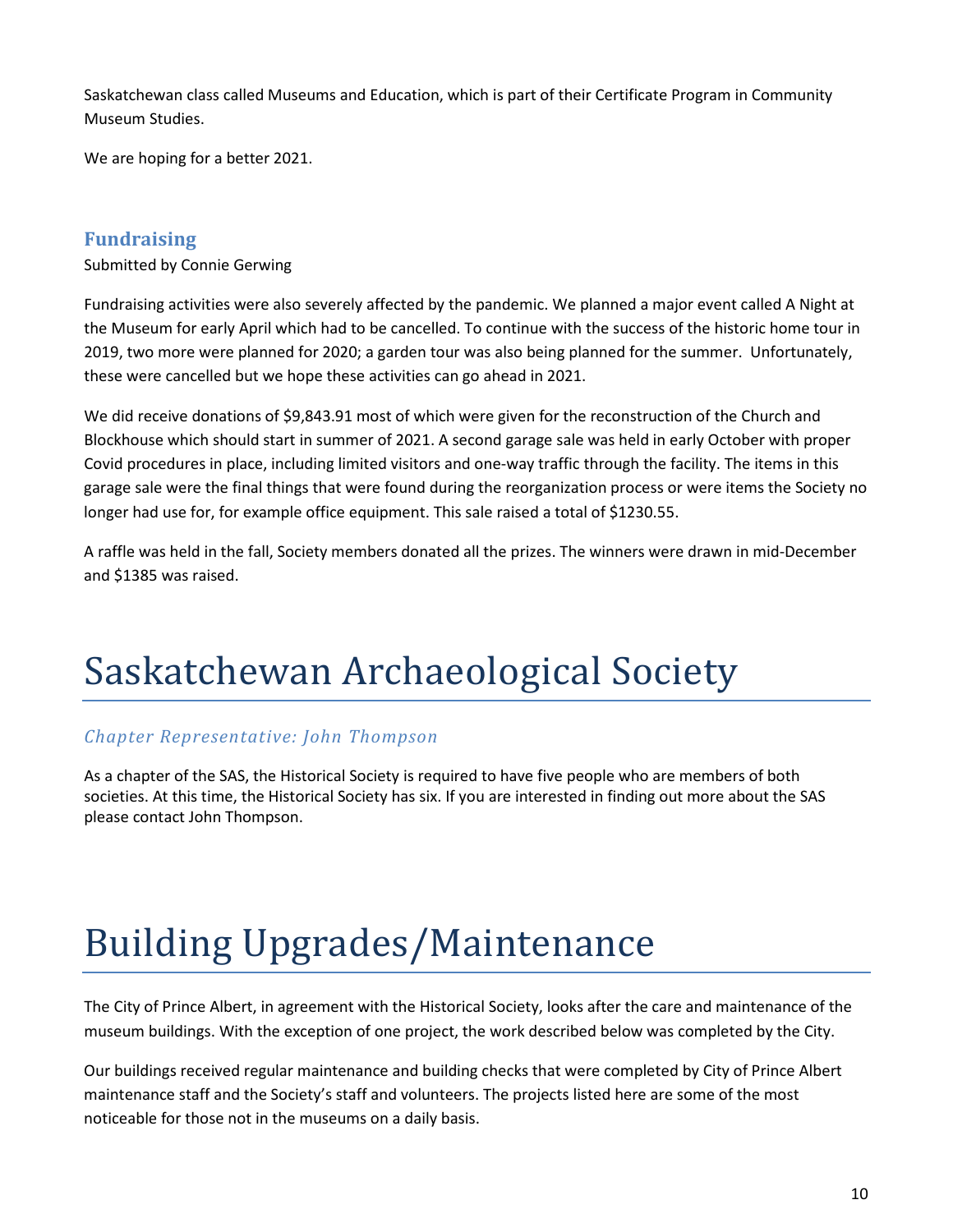In March, all lights at the Historical Museum were changed to LED; this included all display lights as well. This has made a huge difference to the work areas. Volunteers are no longer straining under the fluorescent lights. New outlets were installed on the south side of the Connaught Room so we can now have a variety of displays (PAHS project). Prior to opening in July, the City installed the updated plaques at the John and Olive Diefenbaker Museum. Unfortunately, it was not until the fall that landscaping was completed around it. Over the summer months, the Rotary Museum of Police of Corrections and the Evolution of Education museum were re-shingled.

An item that does not have to do too much with our maintenance, but with the Historical Museum building, electricians came and tied in the new electricity for the bandstand through the west sidewall. Care was taken around the artefacts and nothing was affected. The City of PA. will pay this work and the future electrical costs associated with the buildings.

There was some concern about the Historical Museum in April with the river break up… the water levels have not been that high at break up in recent memory. The museum was not affected but the riverbank was!



Diefenbaker House plaques

# Administration

## *January to March 17*

The first 10 weeks of 2020 started out as any year would, little did we know things would change on March 17. In January, the Manager/Curator travelled to Ottawa to accept out Honourable Mention for the Governor General's Award for Excellence in Community Programming. The Society was also asked to host two separate work placements/practicums at the Historical Museums. One student came from the Dumont Technical Institute for a 2-week placement and the second, which was put on hold due to Covid, was a 500-hour practicum from Athabasca University in the Heritage Resource Management program. We hope to move forward with this practicum in 2021. Both placements are based in the collections storage area.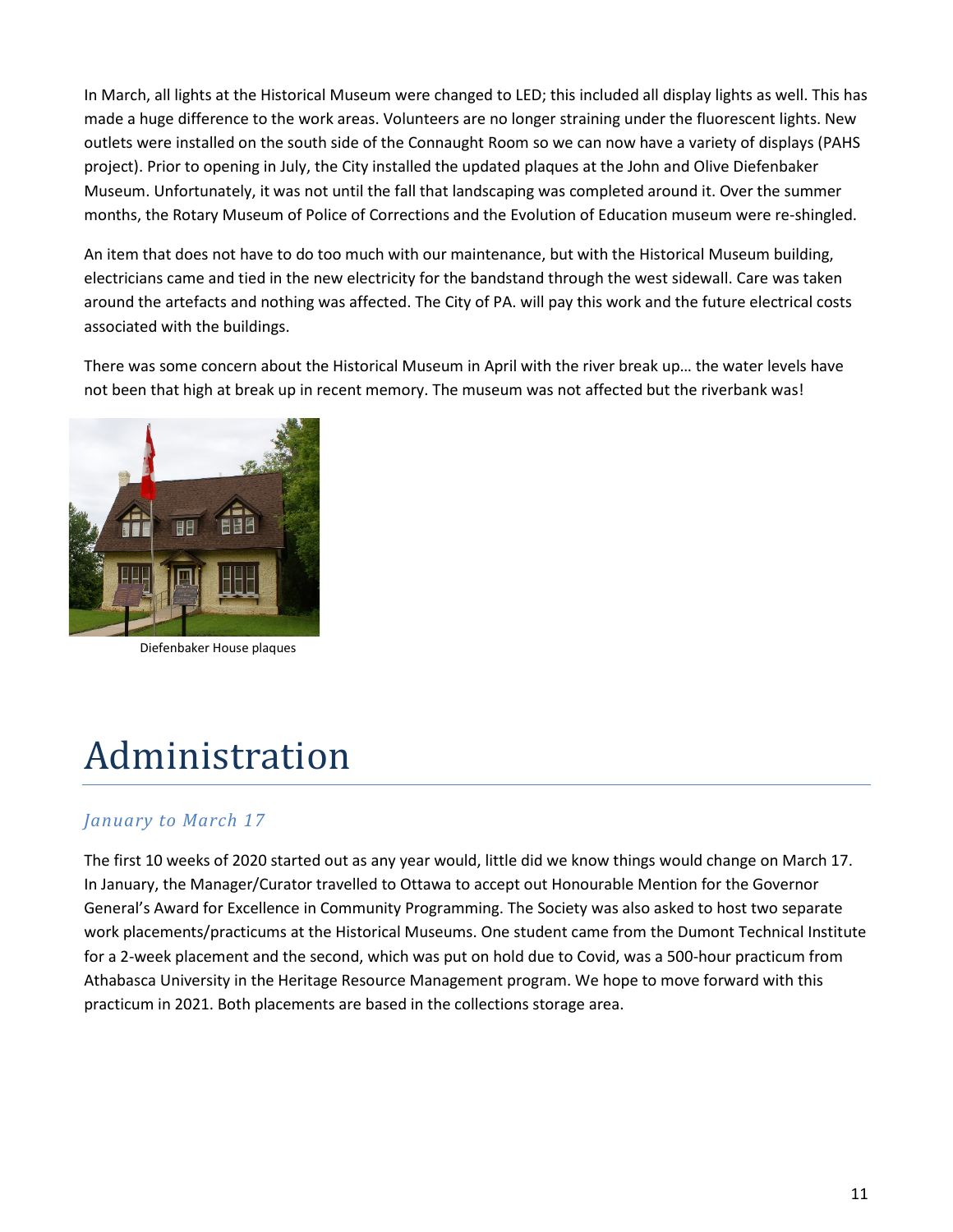## *How Covid-19 affected the PAHS*

The Covid-19 pandemic luckily has not affected the Society too negatively; we were able to have our AGM, days before City facilities were closed, unlike many organizations. Facilities closed to the public on March 17, volunteers were asked to refrain from coming in as well. A week later board members were allowed back on a limited basis. At this time, Darlene worked only 1 day a week because there was little work for her to do, Michelle worked a modified schedule of 2 or 3 days a week in the office to fit around her household schedule because of the school shut down. This arrangement continued until the museums opened in July. Spencer, who remained working full-time, kept up with daily operations when Michelle was out of the office.

It was not until mid-May that volunteers were allowed to come back regularly. The museums remained closed to the public. It was in this time that the Society was asked to provide an updated budget for summer operations to City administration, with three reopening options/budgets from our normal 16-week season. In each option, we included rehiring the returning interpreters and the museum educator position. We knew we would be reopening, the only question was when.

At the beginning of June, we rehired three interpreters to help with getting the museum ready before we could potentially open for the season. Museums, galleries, etc. were notified that we were in Phase 4.2 of the provincial reopening plan, which meant the earliest the museums could open was June 29. Prior to that date new Covid protocols were put into place including capacity limits to allow for social distancing and additional cleaning/sanitizing solutions were purchased. The decision was made that the PA Museums would open on July 10, giving us a week to prepare and train the summer interpreters. However, because the students were given little notice about when we would open, training week was a bit odd. Some hiring was also completed during this week. When the museums reopened, we did so with slightly modified hours (9:30 am to 4:30pm) giving us time to clean and sanitize at the beginning and end of every day.

The museums were open to the public for 7 weeks (July 10 to August 28). There was a large decrease in the number of visitors to each museum. The decision was made by Heejung and Junsoek Park with the support of the Society Board, not to reopen Heejung's House in the tearoom. It was missed by all who knew about it.

In the fall, the Society planned for a new normal, which has seen fewer people to the museums but an increase in our online presence thanks to our new museum educator, Joanna. Since March, we have had one in person membership meeting which took place in September. That meeting, held outside the museum, was not particularly well attended and the members present decided there should not be any more in person meetings until at least January 2021. In the absence of meetings, staff have started to put out monthly newsletters to keep the membership up to date with the big happenings of the Society.

#### *Financial impact of Covid*

The Society this year has taken advantage of funding from the Canadian government for businesses and organizations affected by the pandemic. Wage subsidies were calculated only for Michelle and Darlene as Spencer was not on Society payroll. Darlene applied for the Temporary Wage Subsidy (TWS) for a total of \$1490 for a 3-month period and the Canada Emergency Wage Subsidy (CEWS) for a total of \$33,445 from March 15 to end December. The CEWS is slated to continue into 2021. The Society applied for the Canadian Heritage Emergency Support Fund, receiving \$18,070, this amount was based on our budget for 2019. The Board decided to apply for the Canada Emergency Business Account (CEBA) loan of \$40,000 to help pay for expenses we cannot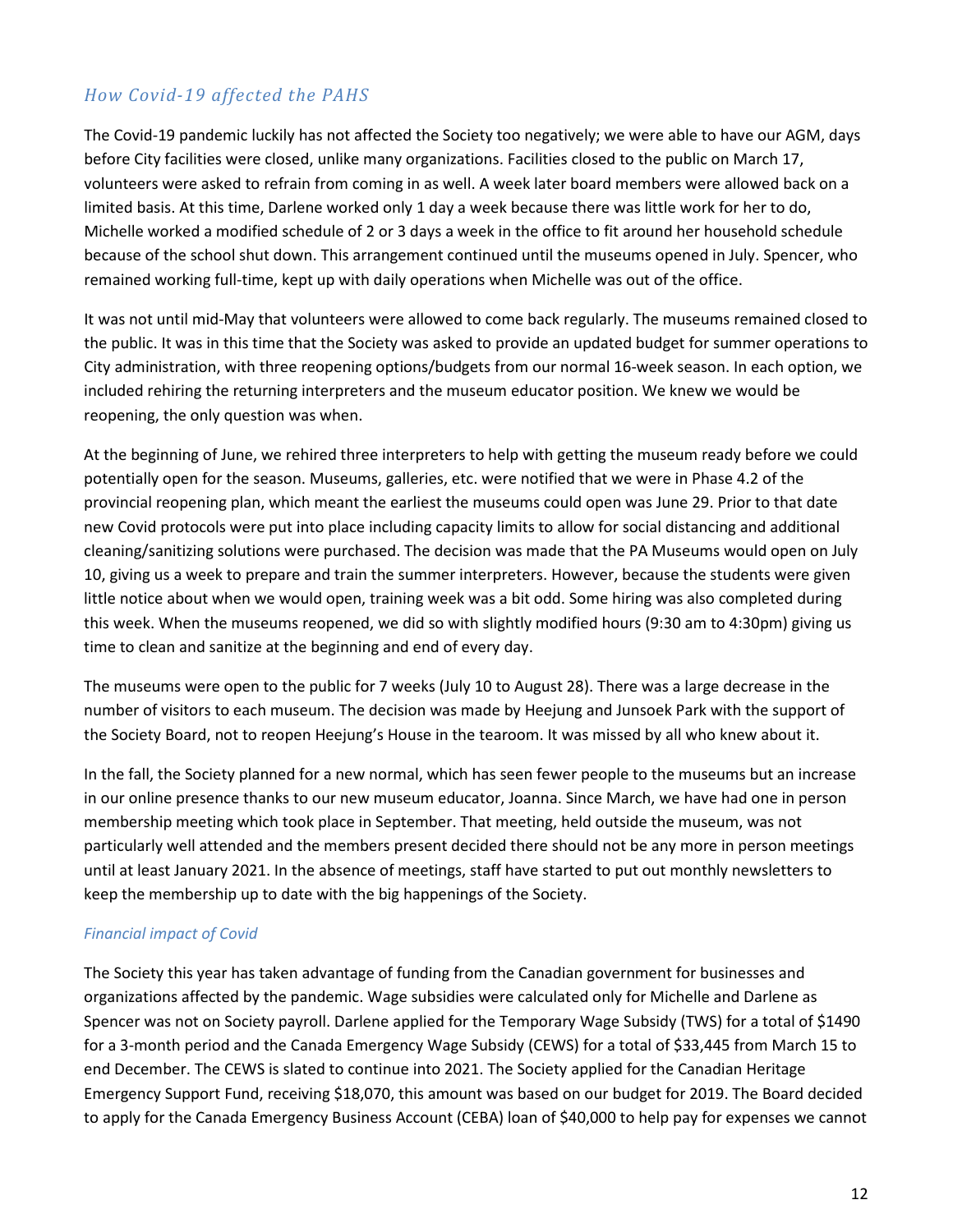defer. This loan has a 25% forgiveness if the rest is paid by December 31, 2022. These programs have helped the Society maintain financial stability while there has been reduced income.

## *Grants update*

Even though we were closed to the public for almost four months, staff and volunteers have been busy! Early in the year, we applied for our usual summer interpreter grants- Canada Summer Jobs (CSJ) and Young Canada Works (YCW). This year YCW granted two positions for an initial total of about \$10,000, later in the year they added to that and we received another \$1000. The CSJ granted four positions for a total of \$14,600. This money goes to the City to pay the summer interpreters. Because of this surplus in recent years, we have been able to have a third staff member during the winter.

The fall of 2020 would normally be the time we prepare the SaskCulture grant for museum operations. Due to Covid-19, SaskCulture decided not to make museums write the big grant but would ask for an additional interim report. All museums will be receiving the same support as what was granted in the last grant cycle (2019-2020). This means for the Society, we will be given \$22,000 for 2021!

A small project grant was applied for from the Saskatchewan Council for Archives and Archivists Institutional Grant Program in late 2019 and we were notified in early 2020 that we were successful. This is a \$5000 grant that we used to purchase a map cabinet and microfilm cabinet to properly store the material.

## *Ongoing administrative projects*

Society members and staff remain active on City project committees including the Indigenous Riverbank signage project and the Municipal Cultural Action Plan. The museum provided information for historical information signs for the bandstand and the Ella Muzzy splash pad. A board member sits as a representative for the Prince Albert Urban Indigenous Coalition and until early in the year, a Society member was a representative on the Prince Albert Tourism Board.

Early in the year, the Board knew they had to revisit the Society's strategic plan. The plan we were working from was set to expire in 2020. The Board decided on Kinzel Cadrin and Assoc. from Saskatoon, Ruth Kinzel, our facilitator has worked with many museum and cultural organizations. She knew how to provide what we wanted in a timely manner. In July, the Board met with Ruth at the Arts Centre for an afternoon of planning. Michelle was able to update the plan and it was presented to the Board in late August. It is attached for your information.

In the fall, Fred Payton and Michelle Taylor made their annual external agency budget presentation to City Council. It was decided by the board that the Museum Educator payroll costs would be taken on by the Historical Society rather than asking for additional funding from the City. This will allow the Society to become more self-sustaining in the future.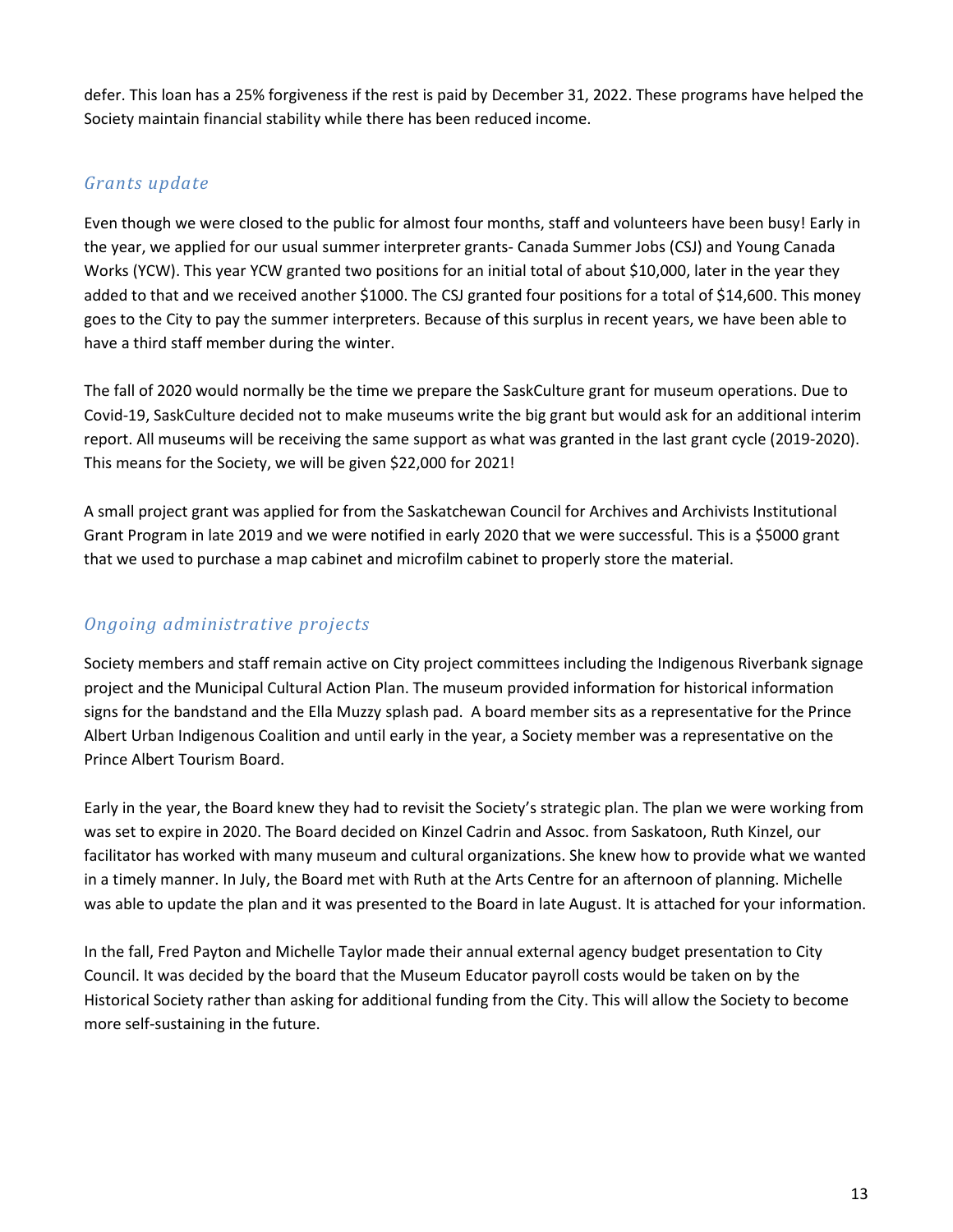# Volunteer and Staff Training

2020 was a great year for education because we were not able to gather in large groups, so training sessions were offered virtually. This meant there was less travelling so staff and Society members could attend more sessions. Michelle and Spencer were able to take part in one in-person event, the Saskatchewan Heritage Forum in Saskatoon in February.

During the first few months of the pandemic, there was a hiatus for most organizations. The Museums Association of Saskatchewan (MAS) held their AGM virtually in June, while all other museum network meetings were postponed until the fall. Michelle attended the virtual AGM.

Both staff and volunteers took part in various virtual webinars provided by the National Trust, MAS biweekly chats and certificate courses, the Saskatchewan Council for Archives and Archivists, and the City of Prince Albert. All staff and one board member participated in diversity training through the Multicultural Council of Saskatchewan provided by the City of Prince Albert.

MAS asked the Manager/Curator to provide a one-hour presentation about our Re:Org process in March. This was pre-recorded in the museum, but was meant to be delivered in person around the province. She was also asked to teach two of the online Certificate program classes in the fall.

# Programming and Outreach

With the onset of the COVID-19 pandemic the programming and outreach has looked different this year with an increased focus on digital content. Spencer Borotsik served as Museum Educator until September 2, with new educator Joanna Wreakes beginning on September 21.

In the first three months of the year, the seniors outreach program continued at both Herb Bassett Home and Pineview Terrace. In total 161 people took part in seven programs. Though we have been unable to continue with these programs due to the pandemic, we have been able to maintain relationships with care homes throughout our region in other ways. After updating a slideshow of archival agriculture images this was shared with the Parkland Integrated Health Centre in Shellbrook.

In February 2020, the Historical Museum was open with daily programming offered for Family Day Week to encourage visitors during the February school break. During the week, we had 178 visitors; museum entry was FREE on Family Day, our most successful day of this week with 94 visitors. 26 people participated in the related family tree activity. Other programs offered this week included hand weaving, "behind-the-scenes" tours, a trivia contest, and hands-on artifact handling.

Spencer developed a number of new school programs during 2020, which included "Mapping Prince Albert History", "Canadian Politics with Diefenbaker", "Life as a Fur Trader", and "Why Here: Stories Along the North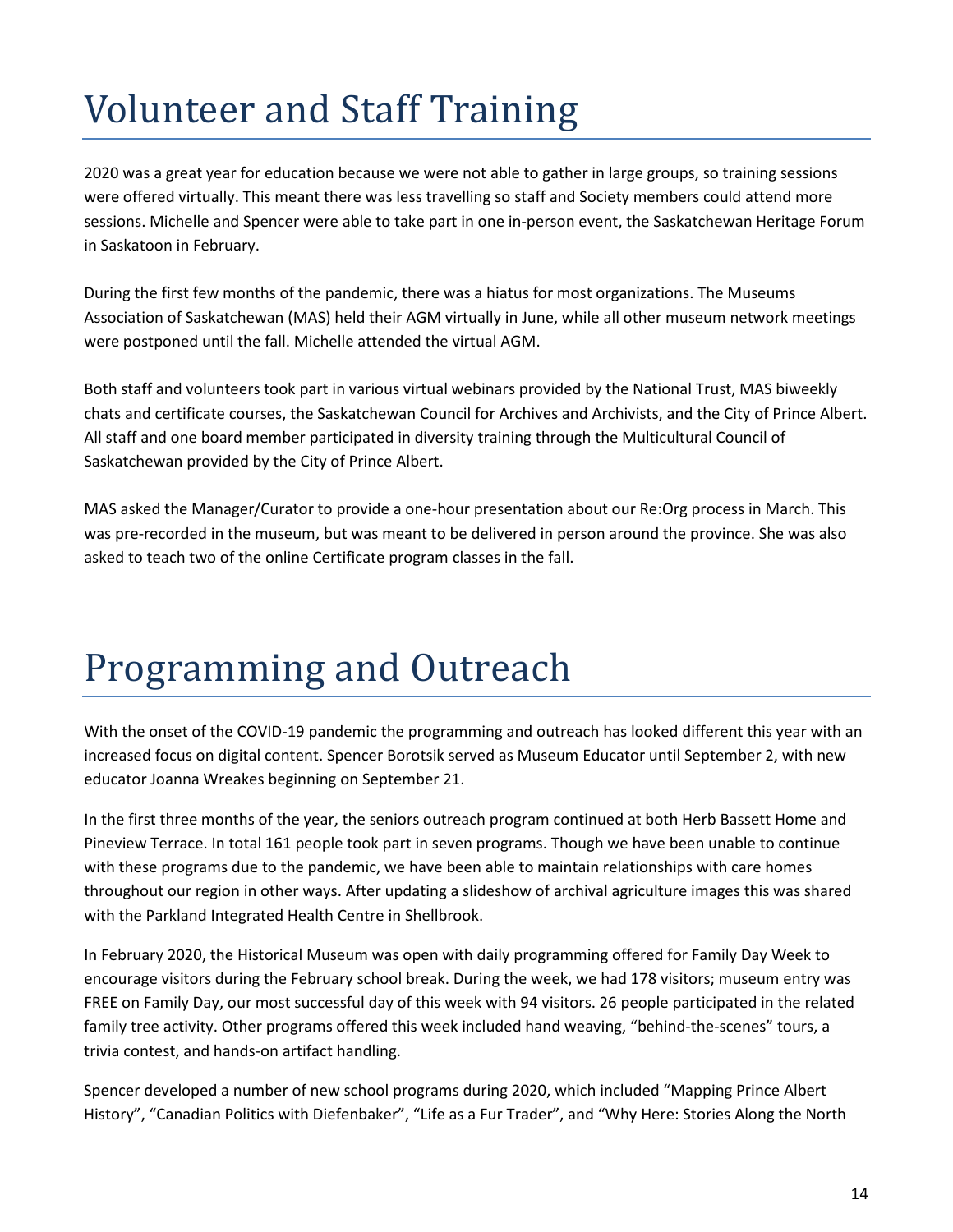Saskatchewan". These were all designed to be carried out within the Historical Museum or Diefenbaker House so unfortunately we have not yet had an opportunity to run these programs. These programs are also being adapted so that they can be run by teachers in their classrooms.

Despite the COVID-19 pandemic, our Culture Days 2020 programming was a success. On Saturday, September 27, four Riverbank walking tours were held, free of charge, led by local Knowledge Keepers Leo Omani, Leah Dorian, and Curtis Breaton. These tours ended with participants having access to the Historical Museum. Through this program, we were able to highlight the new Riverbank Indigenous History Signs as well as the new exhibits in the Connaught Room; 27 people participated in the tours. For Culture Days we also developed an outdoor Prince Albert history scavenger hunt and special Facebook photo frames so people could participate by taking pictures.

Though we were lucky to be able to open for the (albeit shorter) summer season, we were able to increase our online and digital presence. One way this happened was through a small video tour series produced by Katelyn Fossen and Taylor Strauss, two fabulous summer students. They created short videos introducing aspects of each museum. They also collaborated with Fred Payton to create a series of local ghost story videos, which we published in October and were very popular across social media! Our increased online presence has continued into the fall with the creation of a Prince Albert Historical Society YouTube channel, and more consistent social media posts. Michelle and Joanna worked together to create a calendar of planned content with some recurring themes – one of the most popular has been Femme Friday, where prominent women from Prince Albert are featured.

Joanna has worked on updating out outreach school programming this fall, starting with the World War suitcase kit that was already prepared. These updates included formally deaccessioning all artifacts contained in the kit into an Education Collection and redoing the lesson plans and contextual information. We were lucky to purchase a laminator with which we were able to laminate all included photographs and contextual sheets students may be handling to make disinfecting easier. Finally, with the realities of the pandemic, we included a guideline for cleanliness and safety – including that disinfectant is NOT to be used on artifacts! We also created an online survey for Saskatchewan educators to better understand what types of outreach they are looking for from the PAHS. Joanna is continuing to analyze the results of this survey and apply the responses to future programming creation and updates.

Before shutting down the museums to visitors in the spring, we hosted tours with the Family Treatment Centre, PACI Photography Class, Wesmor High School, and Sask. Polytech. During the fall and early winter, we hosted a variety of community groups for tours in all museums. These groups included the PA Group Home Society, the Older Workers' Program, PAMC, and different homeschooling families. Big Brothers Big Sisters PA also purchased 35 passes (15 adult and 20 youth passes) to distribute to their members in lieu of a tour. Without regular school class visits, our tour numbers were way down; we had 11 tours total during 2020 as compared to 95 in 2019.

Working with the Programming & Exhibitions Committee, we were able to produce a number of Covid-friendly programming opportunities in December. Using a cookbook from the collection, Joanna tested two holiday cookie recipes, filmed instructional videos and shared the recipes on our YouTube channel, social media, and website. 38 paper wreath-making kits were prepared for families to use at home, of these 35 were collected. Ten memorable Christmas stories were collected, written by kids and adults from PA, and put together in a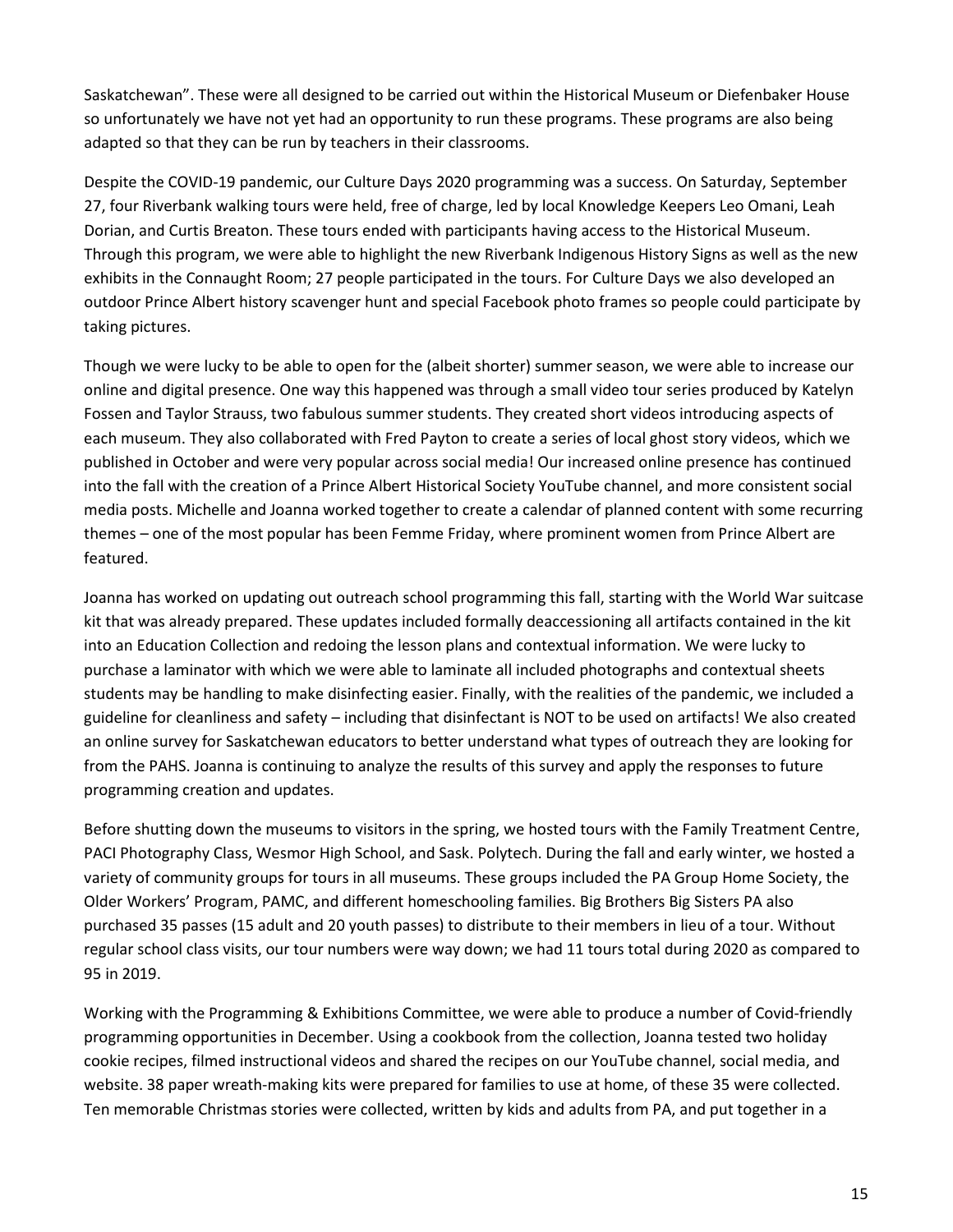bookbinding project spearheaded by Morley Harrison. Finally, the Sergeant Room was decorated to the nines with Christmas décor! We planned to offer family-friendly Christmas storytelling three afternoons a week, but only one group partook. In a "normal" year, we think this would be more successful!





Joanna and Lisa Risom from CTV after an interview! Culture Days Riverbank walking tour with Leo Omani.

# Bill Smiley Archives

The Bill Smiley Archives remains a stable force within the Historical Society. The archives area have only seen small changes in 2020, which include the purchase of the map cabinet, microfilm cabinet and a custom work table/oversized map storage unit, all put into the 'map room'. These additions will allow for the better care and preservation of the items in our collection.

The archives volunteers have kept busy this year, even with the museum closing for a time, requests have remained steady with twenty more than last year, showing us that the interest in Prince Albert's history is growing.

The archives database has grown… 598 documents were added, totaling 19,222, and 353 photographs were added, totaling 8,715. However, these are just the physical photographs that were entered into the database; this does not include the Daily Herald negatives or the digital photos. Donations have slowed but there were an additional 794 digital photographs taken by Gordon Barnett of the businesses and business street scenes in Prince Albert. We now have set of photographs to compare with the old in our collection.

A project of note is the investigation of the digitization of the Prince Albert Daily Herald microfilm reels. A proposed partnership between the JMC Public Library and the Society is moving forward to have the entire collection scanned and made available to the public. We are hoping the project details can be finalized in 2021, with digitization occurring in 2021 and 2022.

One interesting request completed in 2020 was regarding a skating race around the Minto arena in 1953. Youth involved included Jim Neilson, Garry Takacs, John Swystun, and Dale oak. This led to a larger discussion of school sponsored sports teams in the City. The archives volunteers spent quite a bit of time combing the Daily Herald newspapers, as the person asking could not remember the date in which the race occurred.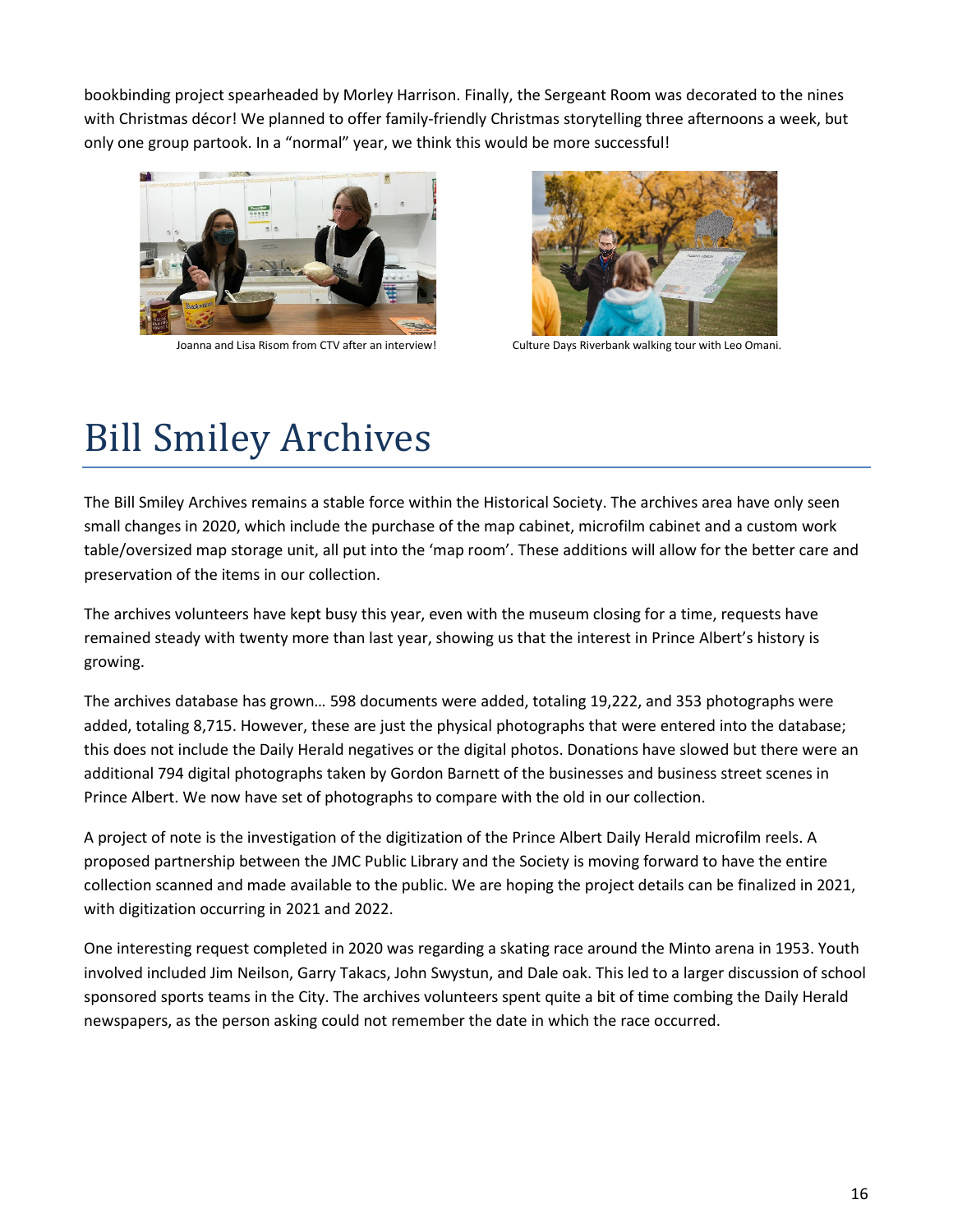# Visitation and Statistics

To say that Covid has affected people going out is an understatement; the museums visitation/usage numbers are dismal as compared to 2019. The Society though is still positive about the 2020 numbers. We, unlike so many small town museums, were able to open in the summer and we feel extremely fortunate to do so. We had a short 7-week season as compared to 15 in previous years. There were no downtown events to boost our numbers. At the Rotary Museum of Police and Corrections and the Evolution of Education museum, there was the added problem of Prince Albert Tourism closing for the summer months. After the initial Covid shutdown, they decided not to reopen; our interpreters were intrusted with a key to the building for weekend use. The Society is hopeful that 2021 will allow for a longer season with more visitors coming to the museums!

|                          | 2019 Total | 2020  |
|--------------------------|------------|-------|
| <b>Historical Museum</b> | 5,328      | 425   |
| Diefenbaker House        | 964        | 258   |
| Police & Corrections     | 657        | 192   |
| Evolution of Education   | 554        | 158   |
| Total                    | 7.503      | 1.033 |

Summer Visitation (July 10 to August 28)

The 2019 open season was May 22 to August 31 and 2020 was open July 10 to August  $28^{th}$ .

Overall, we have seen a sizable drop in visitation numbers; we know there were fewer people travelling this year and less people going to inside attractions. We must pay attention to the social media numbers; our total engagement, those people actively participating with a post by liking, commenting, or sharing has increased. These are good numbers to follow up on because these are the people who are most likely to visit the museums in general.

#### 2019 vs 2020 Museum Usage Data

| <b>Users</b>                | 2019       | <b>Total 2020</b> |
|-----------------------------|------------|-------------------|
| Visitors/Meetings           | 10,352     | 2,178             |
| Researchers                 | 41         | 28                |
| <b>Archive Requests</b>     | 244        | 264               |
| <b>Group Tours</b>          | 95         | 11                |
|                             |            |                   |
| <b>Volunteers Occasions</b> | 1,688      | 1,558             |
| Facebook *                  | 28,474     | 30,334 (569,938)  |
|                             | (947, 669) |                   |
| <b>Total Museum Use</b>     | 40,799     | 34,362            |

\*Facebook numbers calculated by the number of engaged users and post reach (in brackets) for that months posts. It does not take into effect the engaged users on past posts, which at times outnumber the monthly posts. In December 2020, Instagram statistics are included.